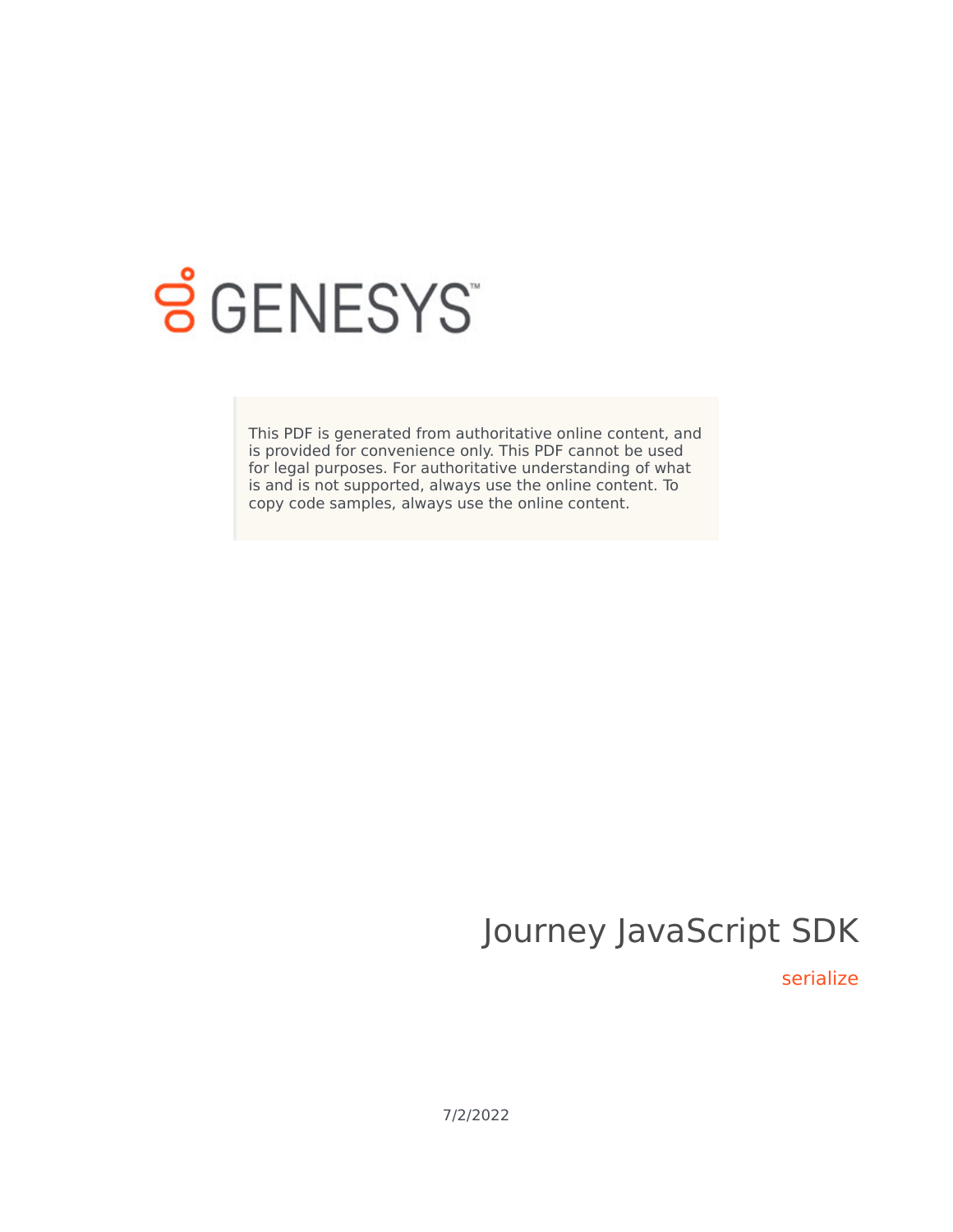## Contents

• 1 [serialize](#page-2-0)